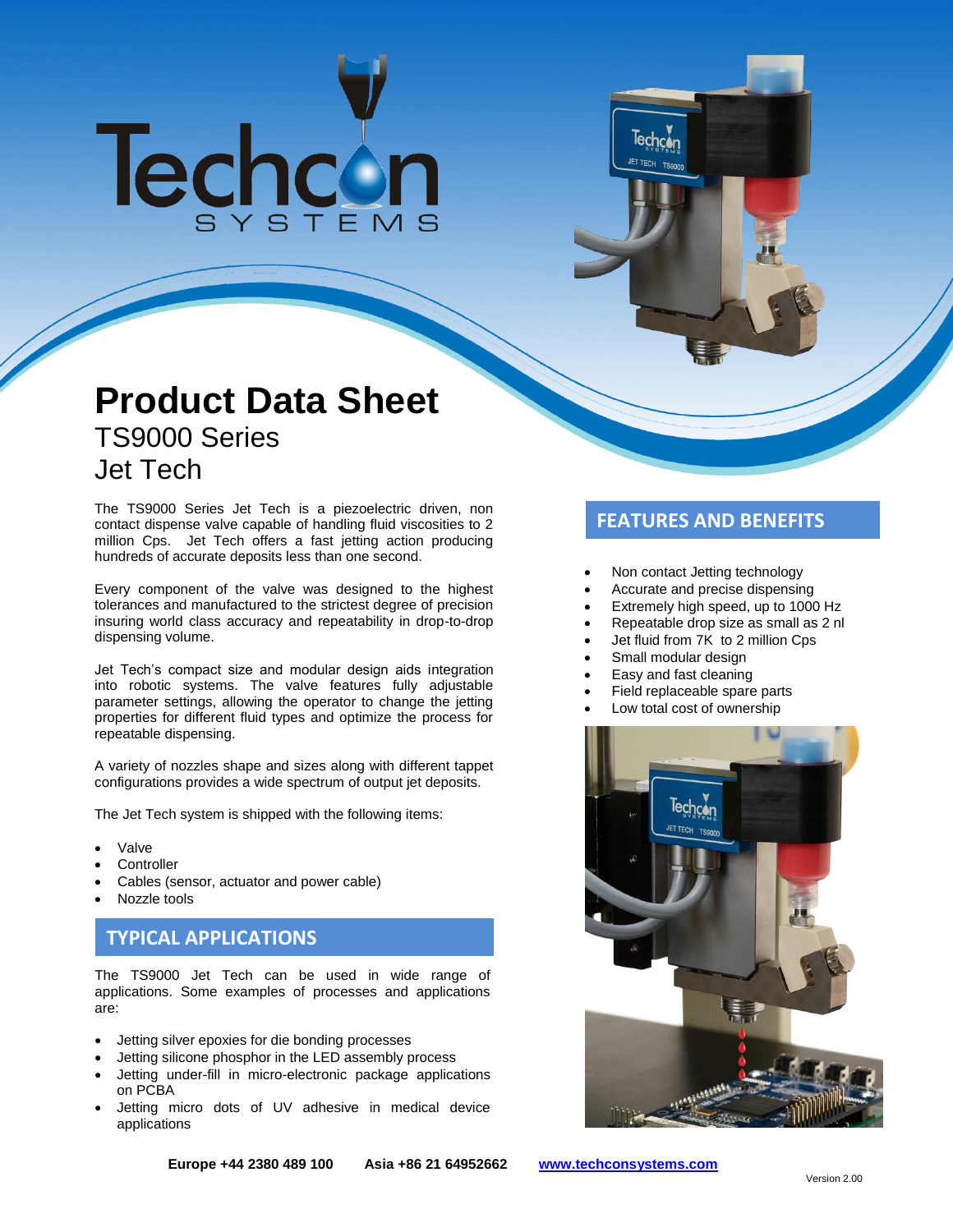# **TYPICAL SETUP**





| <b>JET VALVE SYSTEM SPECIFICATIONS</b> |                                    |  |
|----------------------------------------|------------------------------------|--|
| Size Valve (Imperial):                 | $3.54$ " x $2.98$ " x $0.86$ "     |  |
| Size Valve (Metric):                   | 90.0mm x 75.7mm x 22.0mm           |  |
| Size Controller (Imperial):            | 4" x 11.61" x 5.06"                |  |
| Size Controller (Metric):              | 101.6mm x 295mm x 128.4mm          |  |
| Weight Valve:                          | 258g                               |  |
| Weight Controller:                     | 1600g                              |  |
| Minimum Shot Size:                     | 2nl                                |  |
| Viscosity Range:                       | 7K to 2000K Cps.                   |  |
| Fluid Pressure Range:                  | 1 to 116 psi (0.1 to 8.0bar)       |  |
| Nozzle Orifice Diameter Range:         | 0.07 mm to 0.40mm                  |  |
| Max. Dispensing Frequency:             | 1000 Hz                            |  |
| <b>Power Connection:</b>               | 10 sets internally; unlimited ext. |  |
| Standard Interface:                    | RS232; 24V/5V PLC                  |  |
| <b>Operating Temperature:</b>          | 10 to $50^{\circ}$ C               |  |
|                                        |                                    |  |

# **ACCESSORIES**

- **Nozzle and tappets:** A range of nozzles/tappets are made available to accommodate a variety of output jet deposits.
- **Heater module:** The valve's fluid box can be heated to reduce the viscosity of thicker fluids allowing an increase in flow rates.
- For the complete nozzle/tappet and heater offering please visit [www.techconsystems.com](http://www.techconsystems.com/)



**LOCAL DISPENSING SOLUTIONS WORLDWIDE**



**For Sales and Support:**

**Techcon Systems European Corporate Office, Eagle Close, Chandler's Ford Industrial Estate, Eastleigh, Hampshire, SO53 4NF, UK. Tel: +44 2380 489 100, Fax: +44 2380 489 109 E-mail[: europe-orders@okinternational.com](mailto:europe-orders@okinternational.com)**

**Or visit [www.techconsystems.com](http://www.techconsystems.com/)**